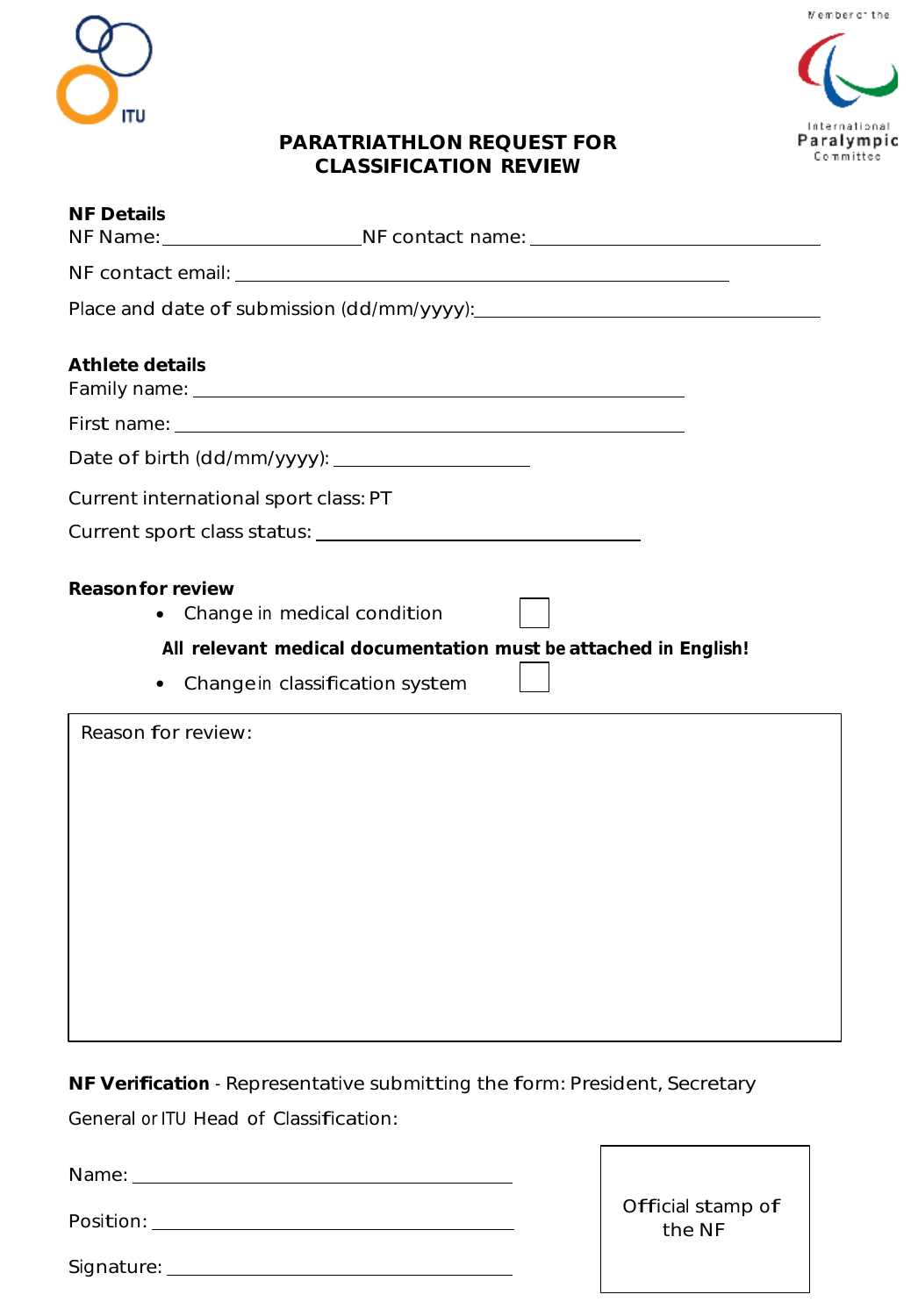



| Reclassification Request received on (dd/mm/yyyy): |  |  |  |  |
|----------------------------------------------------|--|--|--|--|

Reclassification Request received by (name): \_\_\_\_\_\_\_\_\_\_\_\_\_\_\_\_\_\_\_\_\_\_\_\_\_\_\_\_\_\_\_\_\_\_\_

Position:

Signature:

| ,我们也不会有什么。""我们的人,我们也不会有什么?""我们的人,我们也不会有什么?""我们的人,我们也不会有什么?""我们的人,我们也不会有什么?""我们的人 |  |
|----------------------------------------------------------------------------------|--|
|                                                                                  |  |
|                                                                                  |  |
|                                                                                  |  |

**Please note:**

- **Request for reviews must be submitted to I T U at least three (3) months prior to the commencement of the relevant competition where classification is available.**
- **Requests have to be submitted and signed by the NF President/Secretary General**